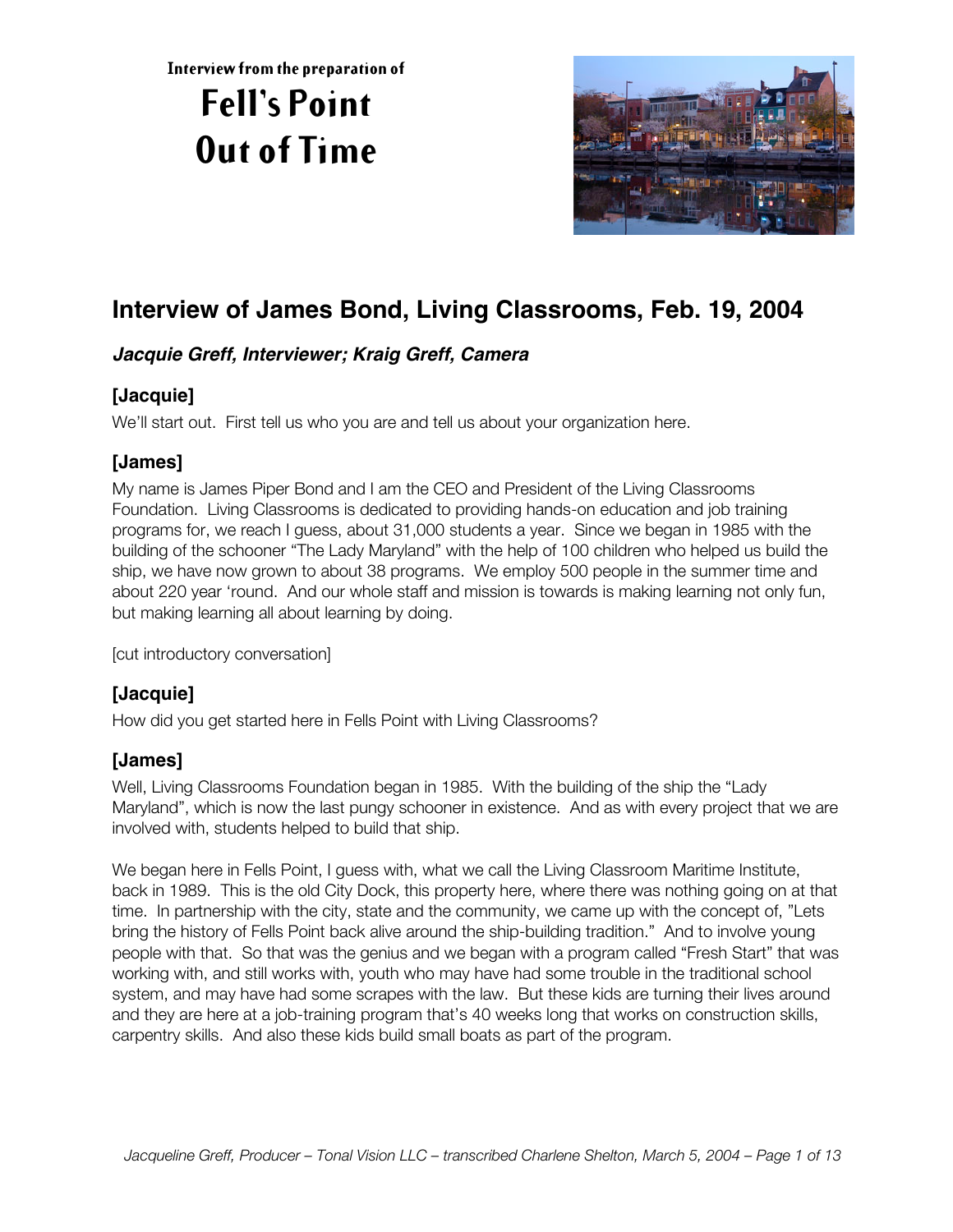#### **[Jacquie]**

Give me kind of an overview of the program, because when I look at your web site, you've got your fingers in huge numbers of things you are working on.

#### **[James]**

Living Classrooms operates 38 different programs. We reach 31,000 children a year in our programs. And in our work with the National Historic Sea Port of Baltimore, we reach probably another million and half people. The essence of all our programs is hands-on learning, hands-on education and job training. We combine that also with community service efforts out in the neighborhoods, as well as economic development efforts, as it relates to the Maritime Heritage Tourism effort in the City of Baltimore. So, each of our programs connects back to learning by doing. And there is a special emphasis on serving disadvantaged children. [01:03:58;07]

#### **[Jacquie]**

And give me some background about what you've been doing with the … Maritime with Fredrick Douglass center over here. I'm not using the right words here, but.. Tell me about this. How did it start out? And what is going on?

#### **[James]**

The Foundation began a real presence here in the late 80's, on this property, which used to be Center Dock, and was a lumberyard. I know my Dad and Governor Shaffer and others called it the "trash pier" because the end of the pier is raised, and it used to be used to dump trash off into barges at the end of the pier. You know, horse and buggies or trucks eventually came to dump trash off.

So we began to develop this property in partnership with the City, State and community, and have slowly built each of these buildings with the help of students. Now we have a public middle school that operates here called the Crossroads Middle School working with children from this neighborhood, right from this geographical region. From the waters edge right on up just north of Hopkins, we have a variety of job training programs that operate here, such as the Fresh Start Program, Youth Build, Building Hope… And each of these programs are customized job training programs to give skills to young people and young adults so that they can be successful academically in the workplace and their lives. This campus has continued to develop. We have the Center Dock Marina, the Wetlands, the last marshland in the Inner Harbor. You know when Captain John Smith came up here, this whole Inner Harbor was a wetland. And now the last wetlands that are in this region are right here at this north shoreline of this campus, which students helped build back in 1989 and 1990. And it's all part of our education program.

The campus down the street is a joint effort with the community, with the state and corporations, foundations and individuals. We have raised over 12 million dollars to honor Fredrick Douglass, Isaac Myers and the Black Maritime History contribution to this city and state. And so we're really honored to be building the "Fredrick Douglass Isaac Myers Maritime Park," and to have saved the oldest industrial building on the waterfront, which those of us affectionately refer to as the "Sugar House," even though it was the Levering Coffee Hhouse at one point, too. So that building dates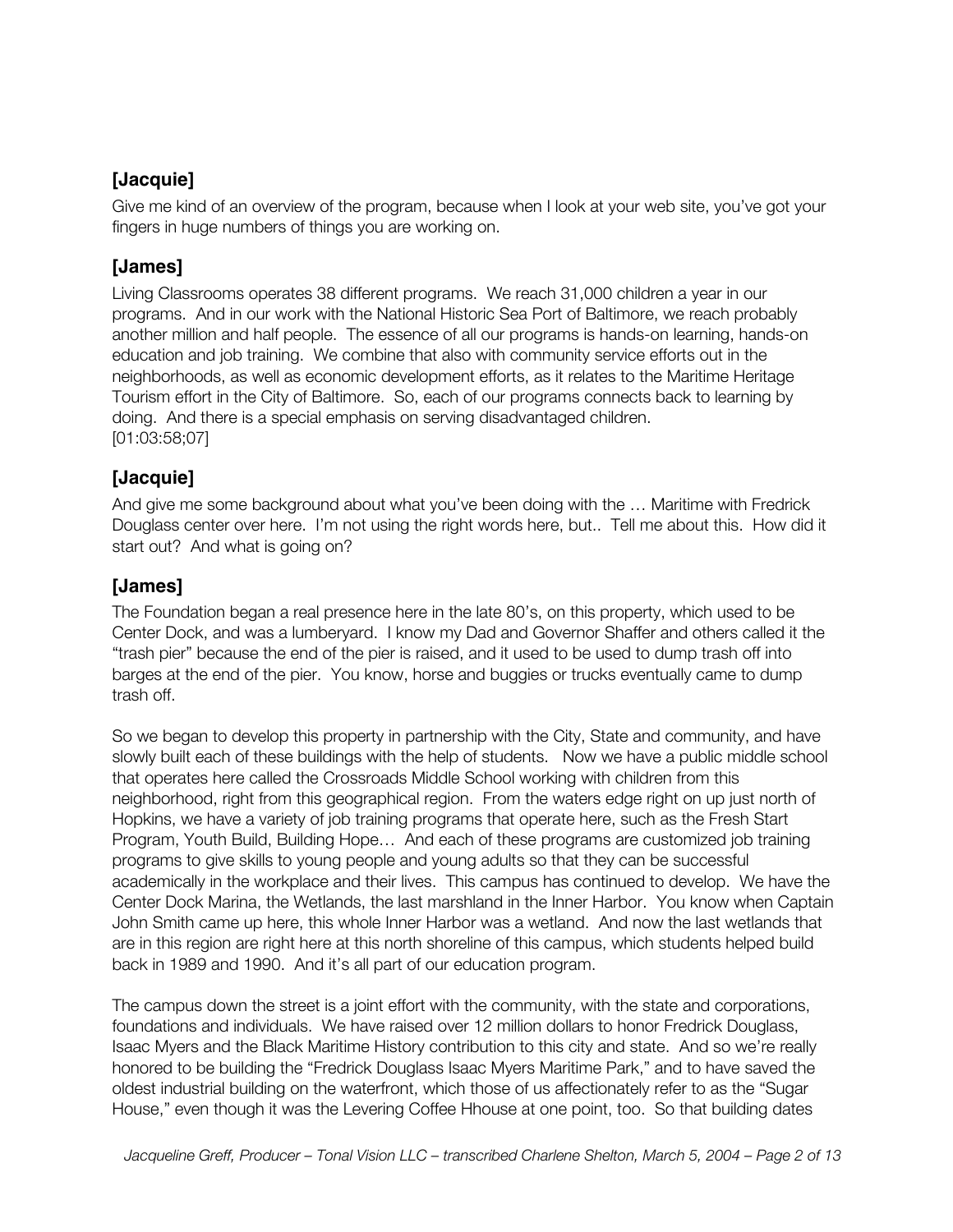back to, they're telling us now, to around 1804 [they have since learned it was 1806]. And we were fortunate to find bricks that came from a similar era, and we replaced 32,000 bricks with the help of students and our staff. We put a roof on that building – that building was very close to falling down – so we've spent over a million dollars to save that building. And that will be one of the centerpieces of a site that will also have a working marine railway, a shipyard, which after all that's what Fells Point, that's what the roots of this city all stem back to – is the Maritime heritage. So this Maritime heritage will come alive. Like everything Living Classroom Foundation does, it's always about bringing things alive, involving young people and the community. I think it's going to be one of the very, very special spots in this city.

[01:07:19;16]

#### **[Jacquie]**

I understand that your site has been involved in a little bit of defense against development, I guess, I would say, because the Allied site would like to build a bridge from their site across from to, for traffic and that would destroy your access to the water?

#### **[James]**

Well, I think that ... one of the really interesting things is, over the years, and having been involved with this for 18 years… it's kind a interesting. I never realized you know my family roots go back to being the last name Bond, and the Bonds who married the Fells brothers, and there's a grave right around the corner that … You know, there is a lot of history in this community. And it's… so I feel very honored to personally be part of that, and to be part of an organization doing its part to keep the heritage alive. When we began down here in the late 80's, there was nothing really much around. We were kind of the pioneers down here in this part of Fells Point, you know in this western part. It's been really interesting and exciting to see all the development happening around us. And you know, all the buildings going up and I think its great for the City. At the same time, I think the development needs to be sensitive to Fells Point, and to this star community as well as the existing uses and existing projects, such as Living Classroom Foundation and what we are doing. And… we have an on going dialog with the developers, and we are making every effort to make sure they are able to meet their objectives, and at the same time not to contribute negatively to what we have accomplished on behalf of the city, state and community. At this time we're all talking, and there are no plans for bridges across our campus at this point. And so, we hope it will stay that way.

#### **[Jacquie]**

So it sounds like you've been fairly successful working with the developers. Have you found them sensitive? You said you had. How has that dialog gone? Are some people easier to work with than others, for example?

#### **[James]**

I think the dialog's gone well with the developers. I think sometimes it's frustrating for them because these guys are in it to… make a profit and do well and to accomplish their job and to do it in…

Excuse me let me get this phone.

... do it in a timetable … look at where we are, in the middle of…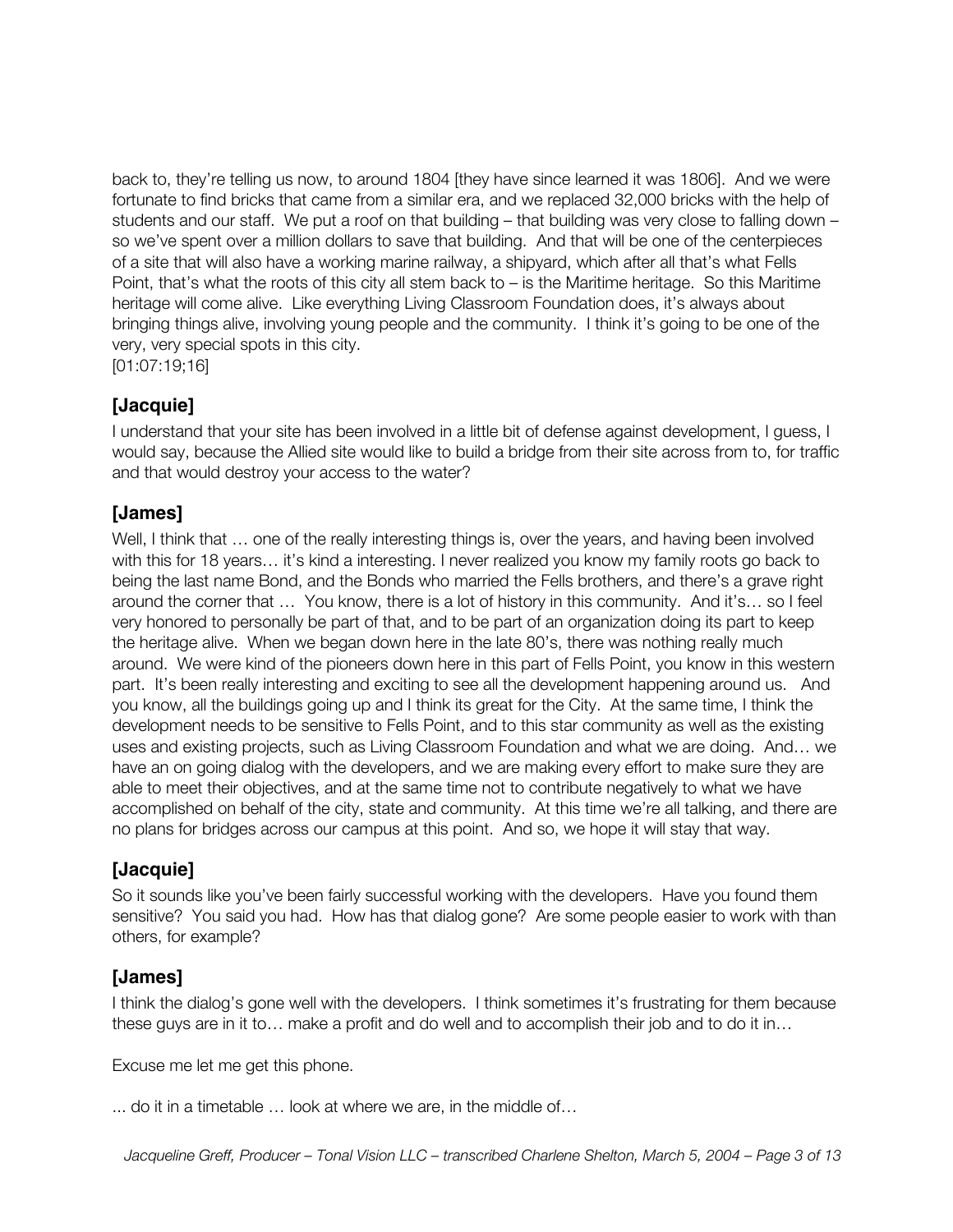How long have you all been here?

#### **[Jacquie]**

We've been here for ten years.

#### **[James]**

So you have seen a lot happen? I mean over the last ten years. You remember what it was like ten years ago, when there was nothing much around.

#### **[Jacquie]**

Oh yeah. When there were empty parking lots with trash in them…

#### **[James]**

You know we park out front here. And you know back then, maybe our cars might have gotten broken in to or something. As so, as the development happens, in many respects, this part of town becomes safer.

But, back to your question with the developers – developers have… and you know I have and colleagues and as do you, who are involved in the field of development. They are all about completing a project doing it quickly, having it be accomplished in a way were they can make a profit. So, working with the developers and being on the community side or an organization like Living Classrooms, sometimes we can be seen, as not really a impediment, but they've got to have to work with us to come up with ways that hopefully our projects can be successful and the community also the heritage of the community is not damaged. So that's important to us, and we've had good success with that on the whole. So I think it's … something we'll all continue to work on.

[01:11:36;20]

#### **[Jacquie]**

One of the interesting things that … fears people have brought up in some of these interviews, is that Fells Point has changed character. It doesn't have the same feel as it did 20 or 30 years ago when it was working-class, it was almost destroyed for the road. And, one of the bright spots people mention for this character inactivity is "Spanish Town," but it occurs to me that you know the people your bringing in here are probably would add some of that to all, although they don't seem to penetrate the neighborhood very much.

#### **[James]**

Well it's interesting, with the amount of employees here, 500 people that work here, we are a major employer. And our people are in Fells Point every day, at the restaurants, the markets, at the stores… so I feel that we are contributing economically to the wellbeing of the business community in Fells Point. And we have our Seaport Water Taxis that are there to serve the community as well. And then our Project Serve Program, works with young adults, who … we help to fix up the benches on the square and help with the park, the dog-walking park, I guess it's a dog-walking park down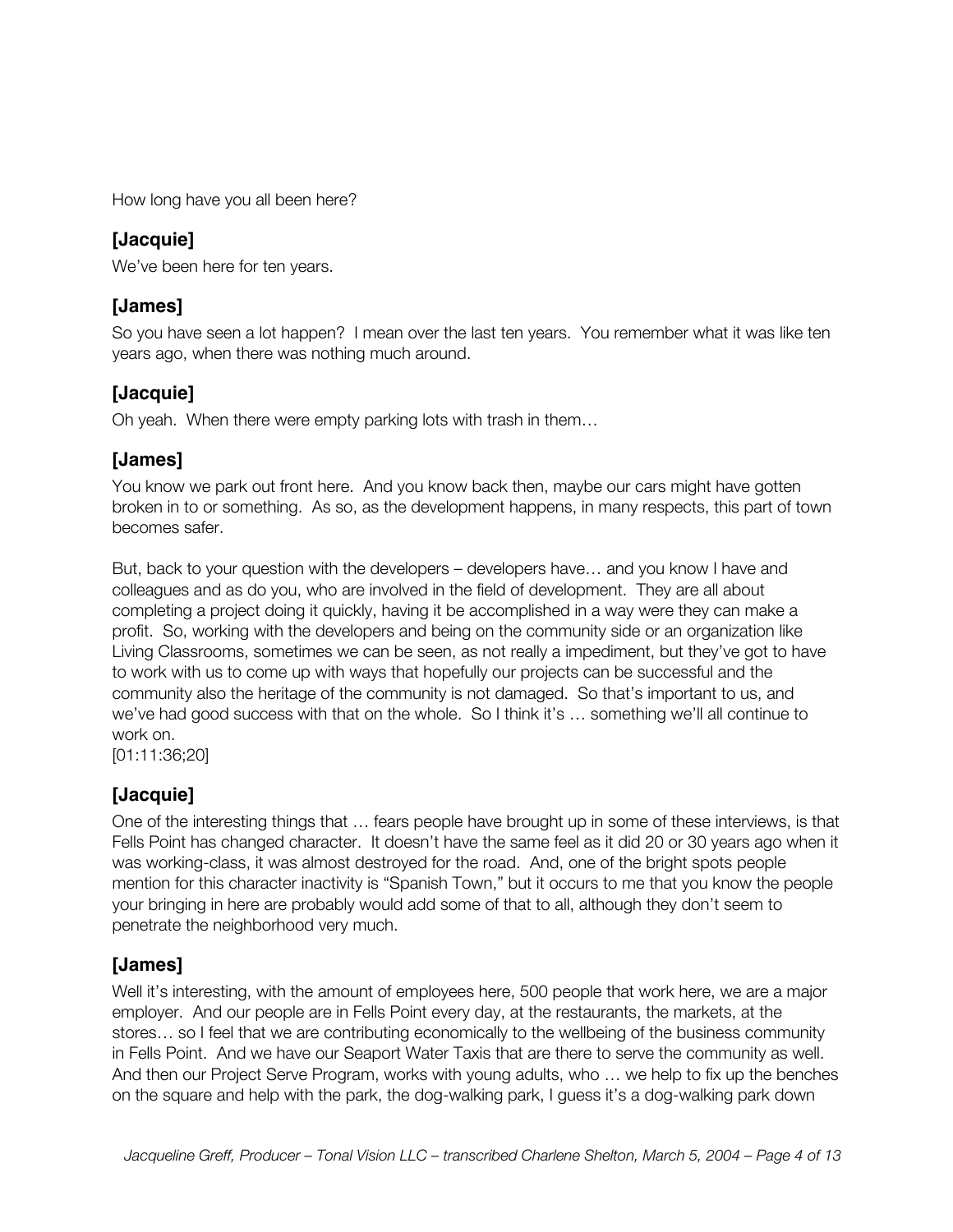near Johns Stevens. So we're trying to do… clean ups along the waterfronts… In fact, we're in discussions right now with how we can do more with cleaning up along the waterfront. I'm working with Ed Pitts to do, with our Fresh Start students, to do planting this summer, and landscaping work along Broadway and clean ups as well there... So the Foundation strives to be an integral part of the community.

Now how have things changed? You know… I grew up in Baltimore. I use to come down to Fells Point as a teenager. And I remember a different town than what we see right now. And being someone who is, I was a History Major in college... history is very important to us. And, it's hard to see things change, but change is the one constant that we have in life. And, as the development begins to fill all these empty spaces, it's going to be really interesting to see the effect on Fells Point.

And that's why I think the projects like the Fredrick Douglass - Isaac Myers Maritime Park are really important as a gateway to bringing people into the neighborhood and reminding them of the history of Fells Point and the heritage that relates to the ship-building tradition, as well as the heritage to black maritime history. Fredrick Douglass, who lived in this neighborhood for 11 years. Isaac Myers who started the first black-owned shipyard in the country… To be able to tell that story to Baltimoreans, to people from the neighborhoods, to people from Fells Point, to people from around the country and the world that come and visit this city.

And the Fredrick Douglass - Isaac Myers Maritime Park will really be one of the corner stones in the National Historic Seaport of Baltimore. Because after all, we are a National Historical Seaport here in this city, I would think so even more than New York and Boston or any other seaports around. This is really the National Historic Seaport for the country. When you look at all the heritage and you look at Fort McHenry, you know the birthplace of the "Star Spangled Banner". You look at the first blackowned shipyard in the country… you look at Fells Point, Canton, Federal Hill, these tremendous historic neighborhoods... an incredible geographic harbor that we call the "Inner Harbor" and where we have the Constellation, the Baltimore Maritime Museum, the Fells Point Maritime Museum, the Museum of Industry…

All these different sites, when you combine that together, and it can be marketed to the people that visit and it can be an incredible educational resource. And we utilize it as a job training resource as well. It's a place to employ youth, often for their first jobs. It's a very special place here. [01:15:46;26]

#### **[Jacquie]**

Do you have a crystal ball for Fells Point's future? If you could look in one, what do you think personally, you would see?

#### **[James]**

I think Fells Point will continue to develop. I think there's going to be… It's going to be interesting to see. I want to stay away from the word "conflict" but more just with the new development and the history – how that's all going to meld together... How all these condos for a half million dollars and up, right on the edge of Fells Point, how is that going to meld in with the historic neighborhood? I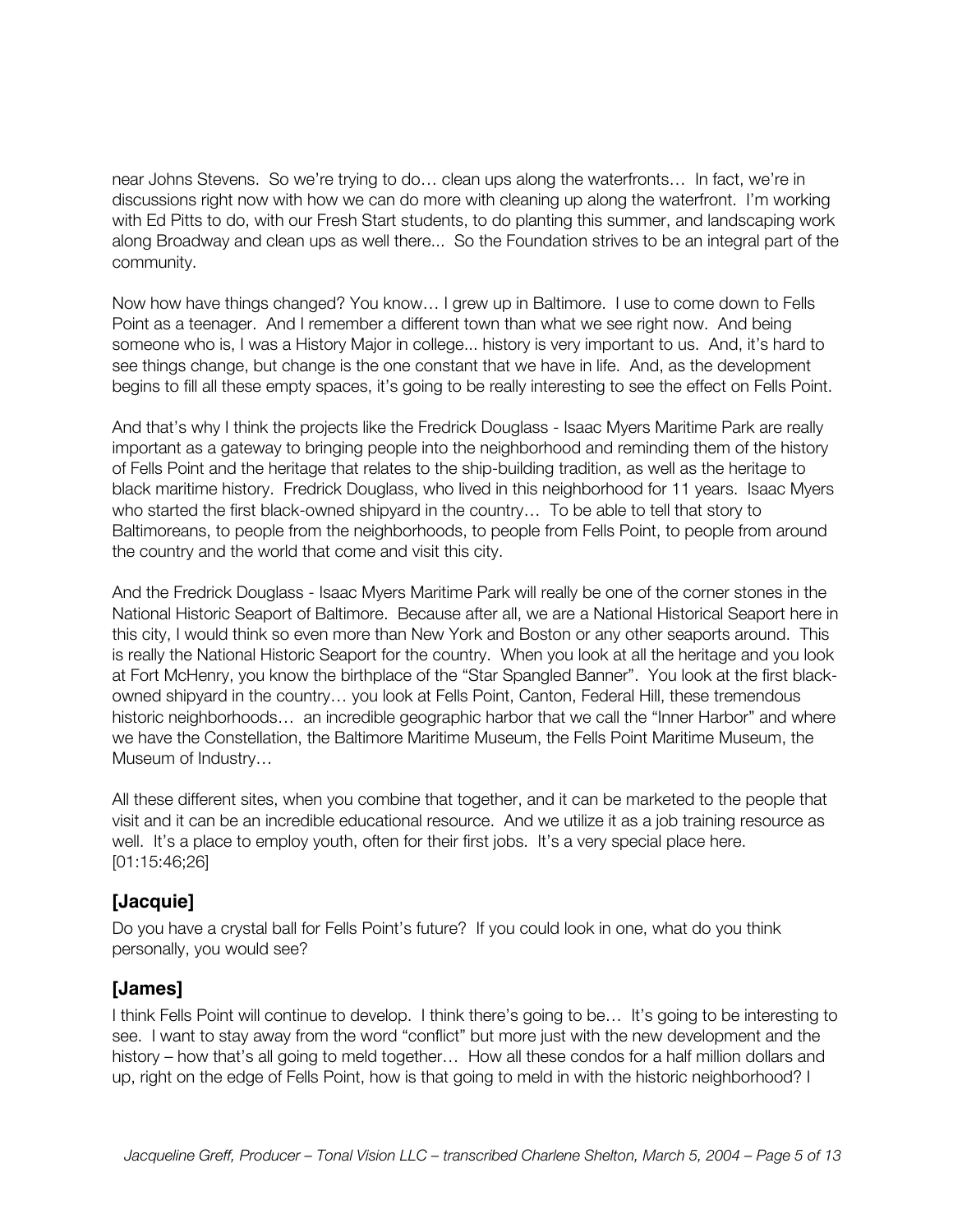think it's really important to keep the historical roots of this community and make sure it doesn't get lost, because that's what makes it special.

And I think Fells Point… to answer your question, I think Fells Points will persevere. It has for 400 years, and I think it will continue to stay a very special place.

#### **[Jacquie]**

Do you have any nightmares to what might happen if the worse case occurred? Whatever the worse case is.

#### **[James]**

No. I think that things will be positive. I don't see any major shortcomings down the road. I think as long as we can protect those things that are historic, that we can protect the waterfront, and really celebrate the waterfront… That's really in the best interest of all the businesses that are, moving down here. That's in the best interest in those that are living in the high-end condos and new townhouses. I don't think people want to come and live in a place that could be similar to something in the suburbs. This is a very special spot right here on the waterfront, with the history here, and it's important that we celebrate that.

#### **[Jacquie]**

Were you involved with the development of the "Harbor Master Plan" that just came out recently.

#### **[James]**

Not personally, but Living Classroom Foundation was involved with that and tried to do our best to help to make sure that… because there is 3 different plans. But the Marina Master Plan, which is the one, well I guess is the one you are referring to?

#### **[Jacquie]**

I just read a couple of clips in the Baltimore Sun. And we did interview Paul Swenson of Moran, and he talked a little about it, too, but I haven't actually seen it.

#### **[James]**

Right. So that's the one… Because there are three different ones. There is the one where they brought New York consultants down to talk about the waterfront… But the Marina Master Plan, maybe they've changed in to the Harbor Master Plan, that was a good process – to have people like Paul Swenson and Bill Cunningham and people like Derrick Lynch, and others who are, who have been here for a long time, who understand the workings of the harbor, and what is really going on. They made some very smart recommendations in that report.

#### **[Jacquie]**

Yeah, it sounds like they really a good job on balancing all the various interests and not letting one thing overpower any of the others going into the future. There wasn't just… the ideal is to have only one Water Taxi service which...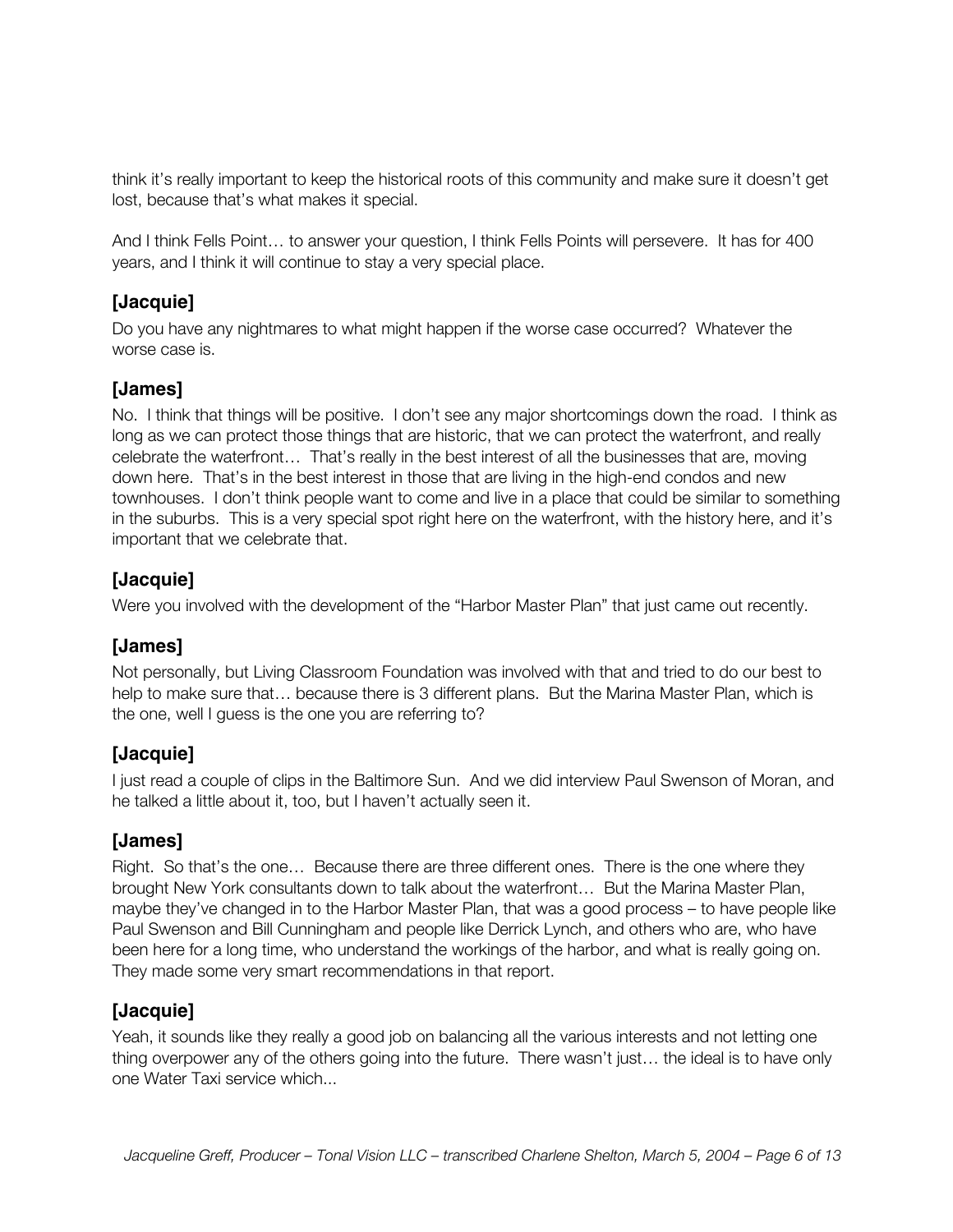#### **[James]**

Well, that makes the most sense. It makes sense to have a Water Taxi Service that is unified and working together, because that is what is best for the people that want to use the service. That's what is best for the people in the neighborhood. That would be best for the business owners along the waterfront. That would be best for commuters that want to utilize the service. What happens is with the Water Taxi businesses… are that in the summertime, there's times where… there's kind of a feast or famine during the summer it is just really busy and both operations can run at full speed. And then the shoulder season, in the winter months, it's very, very slow. Economically, it would make more sense for us to work together as much as possible. [01:20:02;24]

#### **[Jacquie]**

Do you have any thoughts about transportation? Transportation and parking seem to be really big issues. And I know your students… You bring a lot of students in and out of here… How do they get here?

#### **[James]**

Our students come to this campus… many walk, many take buses, sometimes 2 or 3 buses to get here, because we have students from throughout the city. You've seen the summertime where we have 10 school buses lined up here. We have buses that not only come from the city, but different counties and regions around the state.

# **[Kraig]**

Do they come all the way from the West side? Sorry to interrupt.

#### **[Jacquie]**

That's OK.

#### **[Kraig]**

I mean I never was… sure.

#### **[James]**

Yeah. We work with kids through every county in the state of Maryland, and really a 5 state region. We have people come and take… whether they go, because we operate 5 historic ships, The Lady Maryland, 2 of the skipjacks – you might remember when we had our "Save the Skipjacks Program" here and we helped restore 6 skipjacks with the help of students. Two of those we retained, the Minnie V and the Sigbee, they are out every day with classrooms full of children. And we have two Buyboats, historic Chesapeake Bay Buyboats that we restored that operate. One is the Mildred Belle that we have been operating since 1989. And the other is the Half Shell, which used to be in Fells Point for a while and now is based on the Anacostia River working with Washington D.C. children… Because we now have a Living Classrooms National Capital Region Division, and we work with about 5,000 disadvantaged children out of Washington each year as well. There's a whole effort to recreate what has been successful here in Baltimore, down in the Nation's Capital.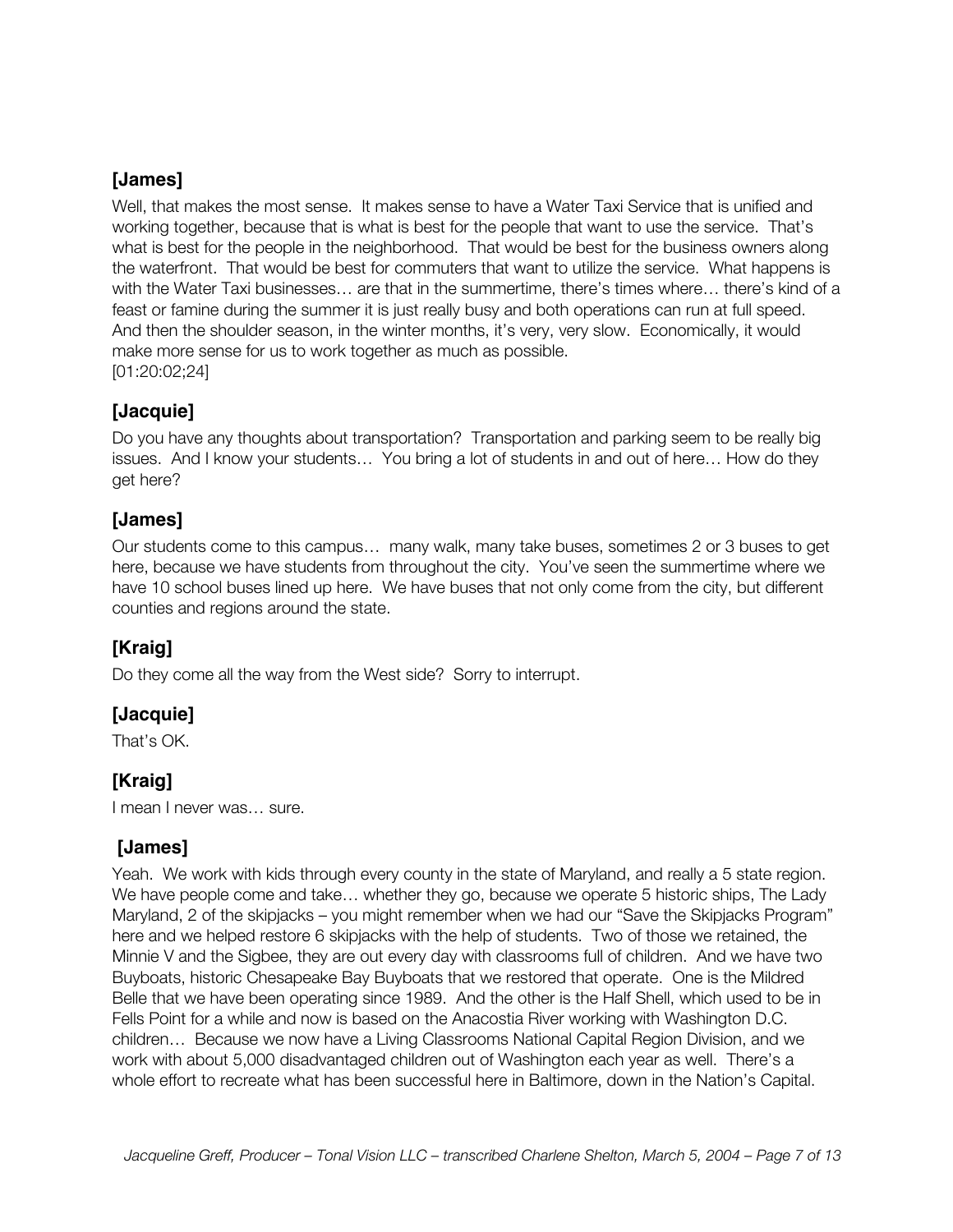So we have these 5 boats that are out every day with 30 children on each vessel. We also are the umbrella organization that oversees the U.S.S. Constellation. And the effort that Chris Rowsom, who I've worked closely with for 18 years… Chris is the man we named Executive Director there, and he does an incredible job. I don't know whether you have been on board of the Constellation lately, but when that boat came back in in 1989, it was basically a shell. The outside looked beautiful, but the inside there was nothing really done. And Chris and his team of shipwrights, working alongside students, have done a fabulous job of building out the inside – the captain's cabin, all the cannon carriages, the sick bay area… They've opened up a bridge down on the very bottom of the ship where you couldn't go for the last 12 years… So his team has done a remarkable job.

#### **[Kraig]**

That's open now? So I can go down there?

#### **[James]**

Sure. Please go by and check that out, because it's fascinating. And Constellation's original roots come back to Fells Point, the original frigate.

#### **[Jacquie]**

Yeah. There is a heated debate in certain circles, whether that… The Constellation.

#### **[James]**

Sure. Well the original Constellation was built, the frigate was built right here in Fells Point. And then she was rebuilt in 1854. And it's still a sloop of war, a total new configuration of ship, and there is 8 pieces of the original ship in the new version. The Constellation's just a tremendous piece of art history here from Fells Point, and for the city. So we take that responsibility very seriously. The maintenance, the upkeep of that ship, and there is a whole education around… someone recently donated 60 hammocks, and so we do overnight programs with the kids on the ship. And also the Baltimore Maritime Museum, which merged in with us, I guess about 7 or 8 years ago. And that's the Coast Guard Cutter Taney, which we had to haul out and do a half million-dollar refit of last year… We were fortunate to get a Save America Treasure grant and get the Coast Guard to help us… The submarine Torsk, the submarine that sank the last 2 ships of World War II… The life ship Chesapeake and the 7-foot Knoll Lighthouse… All 5 of those, the Constellation, the Chesapeake, the Taney, the Torsk and the 7-foot Knoll Lighthouse are all National Historic Landmarks. And it takes a lot to maintain those and to keep them up. So we are the stewards of those historical landmarks for the city, the state, for the country. They are also living classrooms that are utilized for teaching children on a daily basis.

# **[Jacquie]**

There was one that saved Fells Point from the fire of 1900 or 19-something. That wasn't one of the boats you mentioned was it?

#### **[James]**

I don't believe so. No.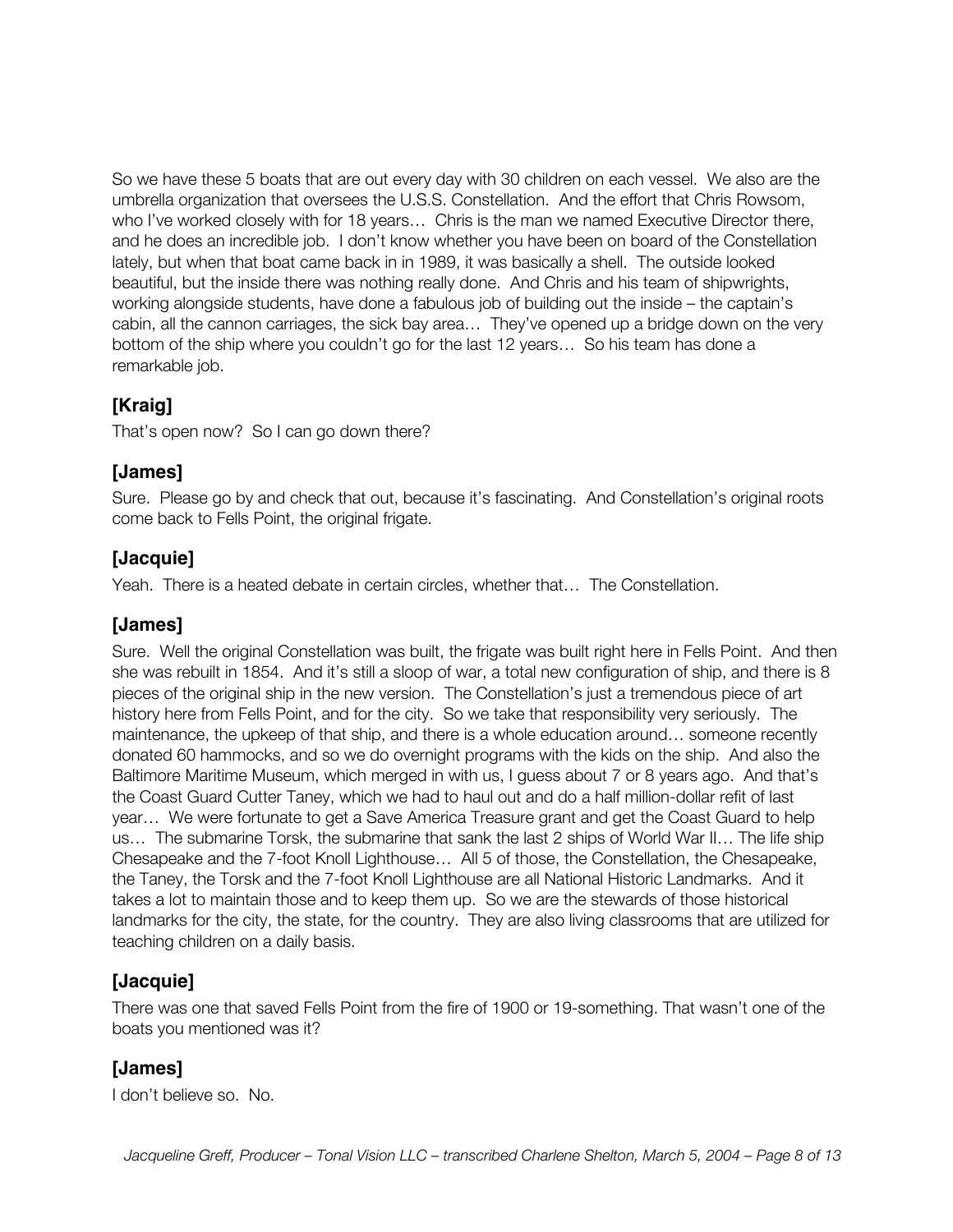#### **[Jacquie]**

Because they called it, I read in one book, they called it a Revenue Cutter, and apparently...

#### **[James]**

No, we don't have that one.

# **[Jacquie]**

It stood out in my mind because it was built in...

# **[James]**

Have you talked to Bob Keith?

# **[Jacquie]**

Yeah, but he didn't talk about it.

#### **[James]**

Because Bob is the man as far as history.

#### **[Jacquie]**

No. We did a interview on him, but he didn't talk about his Maritime background that much. I found out about it at the Grind one day.

#### **[James]**

Was he talking about parking and everything?

#### **[Jacquie]**

Yeah.

#### **[Kraig]**

Bobs dogs and ours hate each other. I love Bob, but my Doberman and his… [smacks his hands] I mean it's like that.

#### **[James]**

Yeah, he's a piece of work.

#### **[Jacquie]**

No, I just remember this boat because it was built in the Dubuque, Iowa, that's my hometown. A boat being built in Dubuque, Iowa to be was saving part of Baltimore was kind of interesting.

#### **[James]**

That's wild. [01:25:19;13]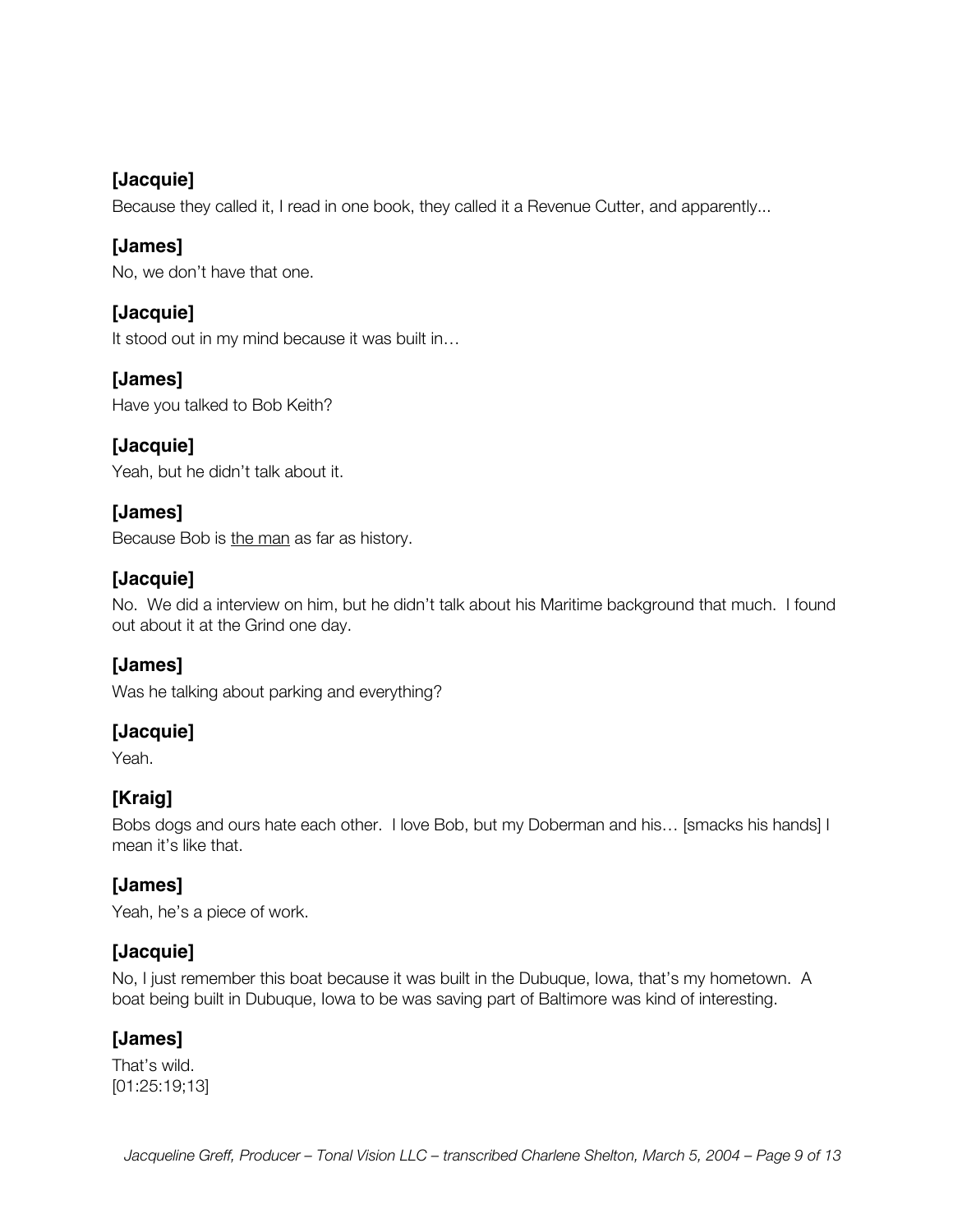So there is this whole other part of Living Classrooms that is not based right here in Fells Point, but that connects to our Maritime Heritage, which stems from Fells Point, such as the Constellation. We're excited all those partnerships, not only for maintaining the Maritime Heritage, but also we employ 85 to 90 young people throughout the National Seaport of Baltimore sites each year. And we also bring through close to 15,000 young people in education programs throughout these sites as well. So it's a way to really keep the heritage alive for the next generation.

# **[Jacquie]**

Some of the people that are going to be watching this … you know, new residents that are thinking about moving down here… Do you have any thoughts for them as how to appreciate the neighborhood more, or maybe just visitors to the neighborhood … anything that you'd like to say?

# **[James]**

Working in Fells Point daily… also I feel my genes and roots stem from here with the Bonds… Every day when I walk threw the neighborhood I feel the charm…. I feel the charm; I feel the history. When I walk through the "Sugar House" that we are restoring... when you are inside, and you all have to come... you just get a sense and a feel of the history. I think for anyone coming to Fells Point that's visiting or living, that's why they are here. That's what they want to experience. And to be so close to the waterfront, and to experience a working harbor is also really special.

# **[Jacquie]**

Is there a future in the working harbor or do you foresee the working harbor becoming extinct at some point?

#### **[James]**

Its great that Domino is still here, and we have the ships here every day. Again the Harbor, both National Historic Seaport and Baltimore's working port and harbor, is a major piece of what Living Classrooms Foundation shares with children on a daily basis, when we take them out on our historic ships with our curriculums that are up in the schools… We have staff up in… today I believe, here we are in February, in 15 schools, we have staff working in city schools today. I think that the heritage of the area… and the working port will continue out towards Fort McHenry and towards that way. But I think the Inner Harbor area out towards Fells Point, that the tourism industry has really become the major industry that drives the working port. But we want to keep the history alive.

#### **[Jacquie]**

Any other thoughts or interesting stories that you have or anything that might be useful for us to capture? Just kind of a free-form question…

#### **[James]**

No. I think we've covered it.

#### **[Jacquie]**

You've done a really nice job of covering some topics where I felt like we had some holes. I really appreciate your time.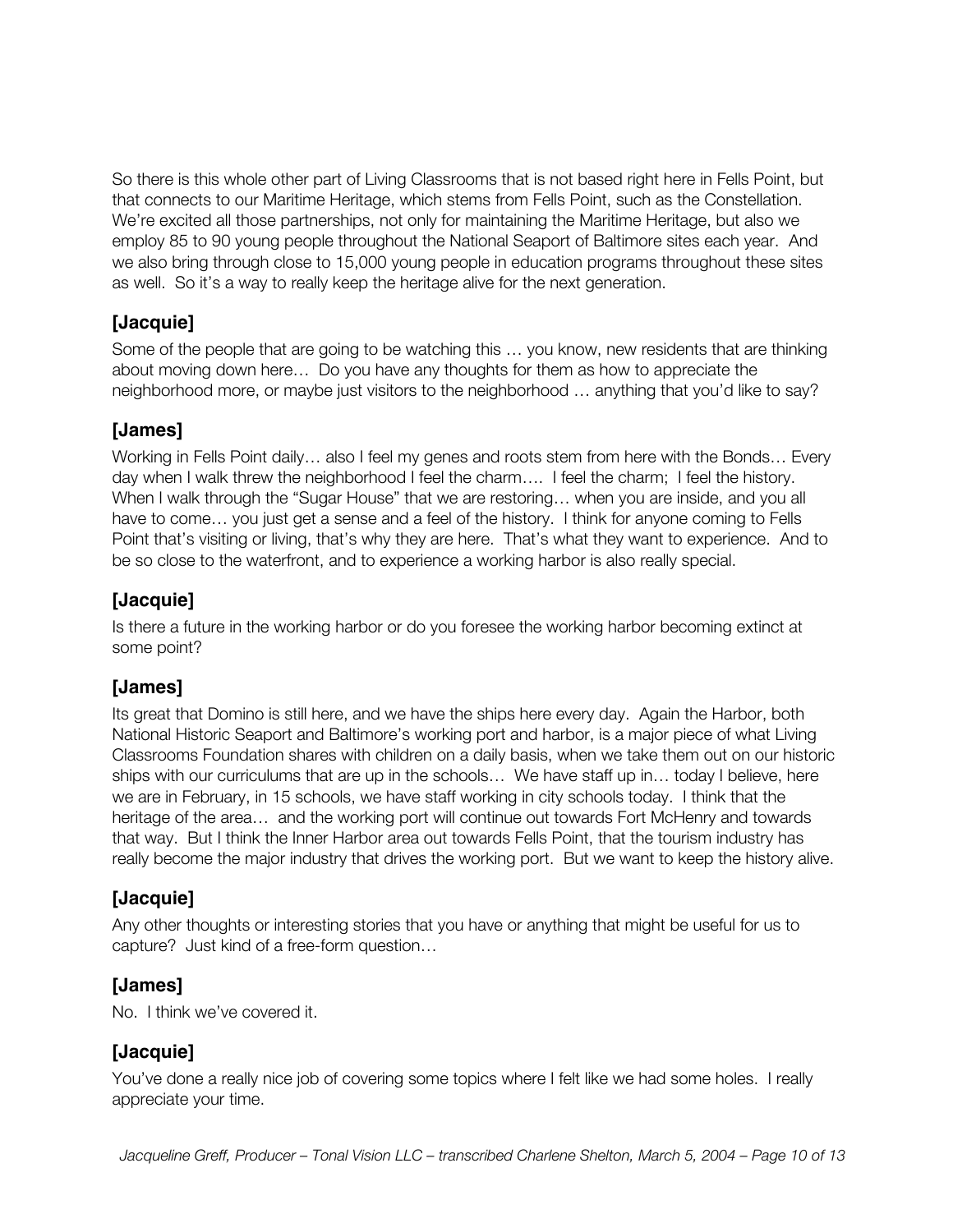[Cut discussion of helping promote the documentary]

#### **[Jacquie]**

Well, what I think I would like to do is come back in the spring, and get a couple of shots from you students.

#### **[James]**

Yeah. 'Cause again… and this is for the record, it's not about James Bond. It's about… We have an incredible staff. We have incredible… hundreds of volunteers. The children that are, here are changing their lives for the better.

#### **[Jacquie]**

That's just totally amazing. You must have a really good staff or you couldn't pull it off.

#### **[James]**

It's an incredible group of people.

#### **[Jacquie]**

This is what I needed, and I really appreciate it. [01:29:16;12]

# **[Kraig]**

I've got a question… The program seems to be very successful and something that, not only… if it didn't work… how do I phrase this…

#### **[James]**

If it didn't work we would go out of business a long time ago. [Laughs] Especially in this tough economy.

# **[Kraig]**

In education, half of it is the people doing the instruction and half of it is the students. They seem to be very interested in this type of program. So, in order to pull of a successful educational venture, the students have to be actually involved. In classrooms today, kids just don't pay attention. Do you see this type of program being… do you see anywhere else in the world that it might work? England, Australia, anywhere like that?

#### **[James]**

That's a good question.

Just a few weeks ago we had a group from Russia visit. We had a group from Ireland a month ago. People from California last week. It's amazing the people that come to see Baltimore and they want to come see Living Classrooms Foundation. I think it's interesting because this organization is very unique worldwide. I spent 4 years myself going around the world myself living in different countries and working…. is to be able to combine hands-on education, job training, economic development,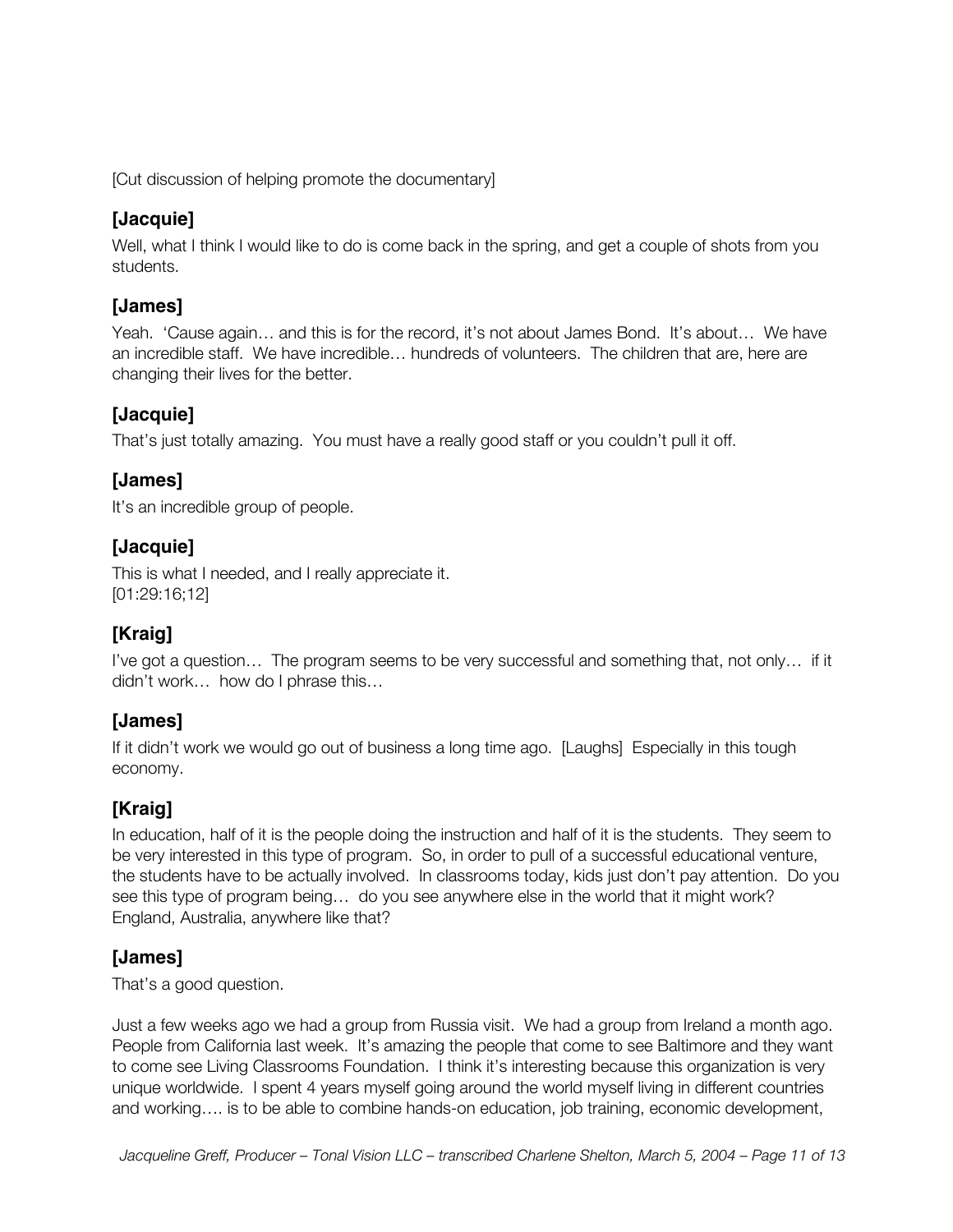around heritage tourism, and doing work up in the toughest neighborhoods of the city with Project Serve and Community Development. To have an organization that combined those things based on a waterfront. And when you think about all the waterfront cities around the country and around the world, they are all hungry for something like this. That's why the Nation's Capital, Washington D.C., very much wants to see something like this adapted to their city. And we have people come all the time pick and our brains and ask us. And we are happy to help others, to be able to help people in their communities, but to be able to do something special on the waterfront. There is nothing really similar to Living Classroom Foundations of this scope that we are aware of around the world.

And also about your question. It all comes down to bringing learning alive. And it's got to be real. When you work with tough inner city kids, kids who have lost their parents and best friends, and who have dropped out of school and have seen a lot of hard knocks in their lives. They can see through a lot of BS. When these kids come here, and these young adults are involved and they're building that Mikulski Center out there. Those are young men who have fought off addiction, who may have spent time behind bars at one point in their life. But they're here day in and day out, working to gain skills and to better themselves and to help others. And that's what gets me up in the morning. That's why this organization has thrived and been successful. And we've got to show return on investment. When the city invests, when you invest in this organization, when someone donates something, they need to see what's their return on that investment? What are they getting back? How are we making a difference? So every one of our programs has metrics and measures to show how there has been improvement. And if a program is not improving or has the metrics that are not showing continuous quality of improvement, then that program will cease. And we'll start and do something else or put the energy elsewhere. The Cross Roads School – 19% of these children could pass a basic functional test when they came here last fall – up to two grades behind. And by the spring, because of intensive effort and the incredible teaching staff that Mark Conrad's hired and the partnership with Towson, 92% of those kids are now passing that basic functional test. So it's those kinds of measures… 100% of the families are involved in 3 or more activities on this campus. If you go around any other middle school around the city, if you get 20%, you're lucky. Those are the kind of measures that we are looking to and trying to make a difference in a young person's life.

#### **[Kraig]**

So you've really raise the bar as far as testing, SAT, ACT-type….

#### **[James]**

Everything we do is based on results. We are a nonprofit organization, but we are very resultsoriented. On the Seaport Water Tax, we are hiring 25 youth who are often getting their first job and getting a chance, and learning skills. Now that's an extra expense to us, that's an extra cost, but that's our mission. At the same time, we want to run the best dog-on business we can, to be able to serve the community as well. So to be able to combine these things… The same as the Constellation, an incredible museum that employs 20 to 25 youth, often getting their first job. So it's a very creative mission that this organization has and tremendous staff that can implicate it – to combine running a high-quality museum and train young people to get skills, so they can go on to jobs at Marriott, or other companies around the region. And at the same time, bring thousands of children through with their schools, because we work with 300 schools, so they can learn about the Math and Science and History, and do it all in a hands-on way.